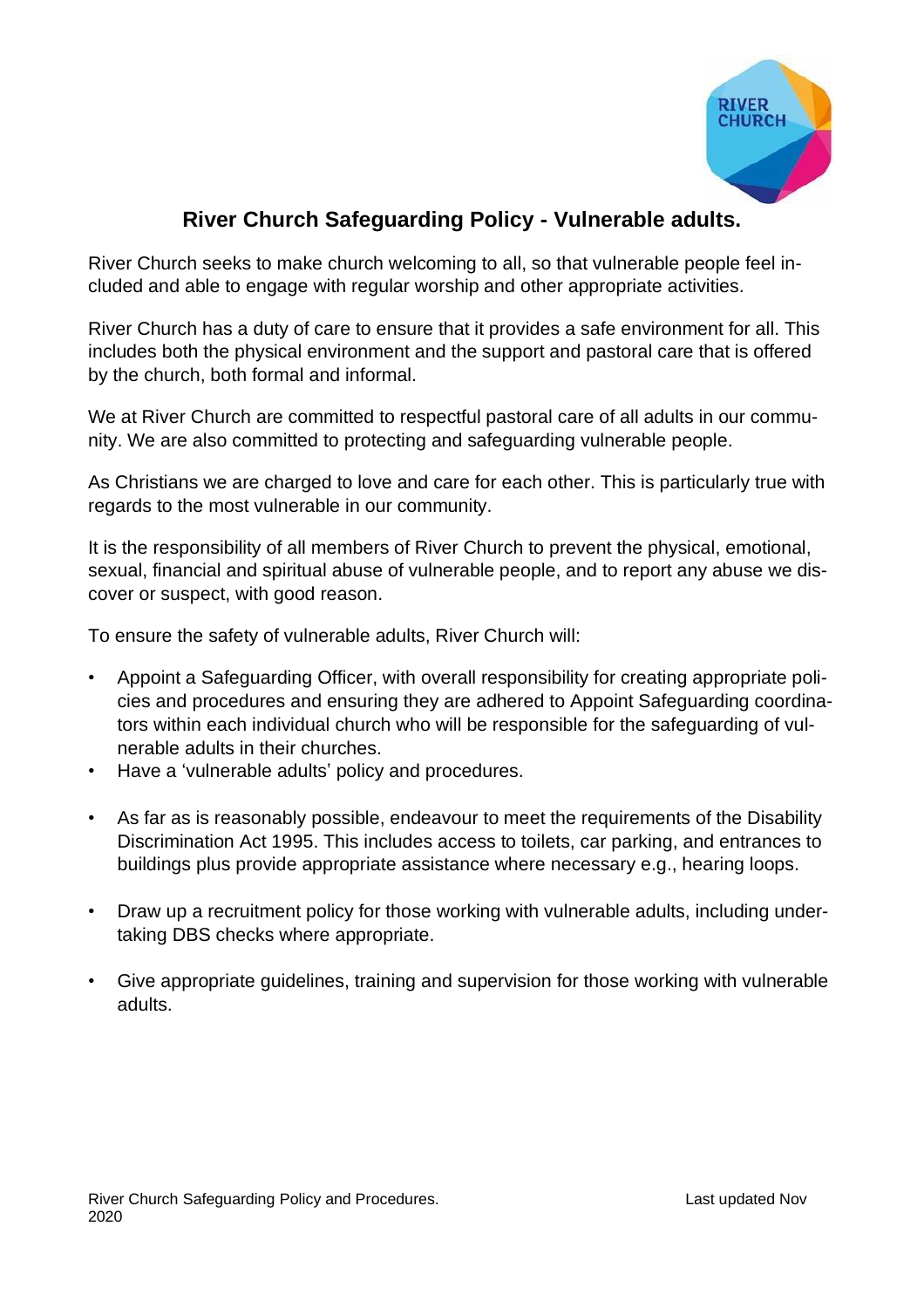

# **Contents**

- 1. Safeguarding procedures.
- 2. Code of behaviour.
- 3. Definitions of abuse.
- 4. Recognising signs of abuse.
- 5. Reporting concerns about a vulnerable adult.
- 6. Allegations of abuse against a person working with vulnerable adults.
- 7. Safe Recruitment.
- Appendix 1: Seven Golden rules of information sharing

Appendix 2: Other forms of abuse

# **1. Safeguarding Procedures.**

- 1. There will be a nominated person for safeguarding vulnerable adults who will be responsible for dealing with any concerns about the protection or welfare of adults at risk across River Church. This person will be known as the Safeguarding Officer. In addition, each River Church will have a nominated person to be known as the Safeguarding Coordinator, responsible for the protection and welfare of vulnerable adults in their church.
- 3. We will implement safe recruiting policies to ensure that workers and volunteers are suitable to work with vulnerable adults by following national and local guidance.
- 4. All persons working regularly with vulnerable adults will receive safeguarding training. This will include information on recognising where there are concerns, where to get advice and what to do and how to respond to disclosures of abuse.
- 5. We will do everything possible to make River Church a safe and caring environment by having a code of Good Practice which will be given to all workers and they will be expected to comply with it.
- 6. Workers and volunteers will be given Job Descriptions highlighting their role and responsibilities including their responsibilities for safeguarding.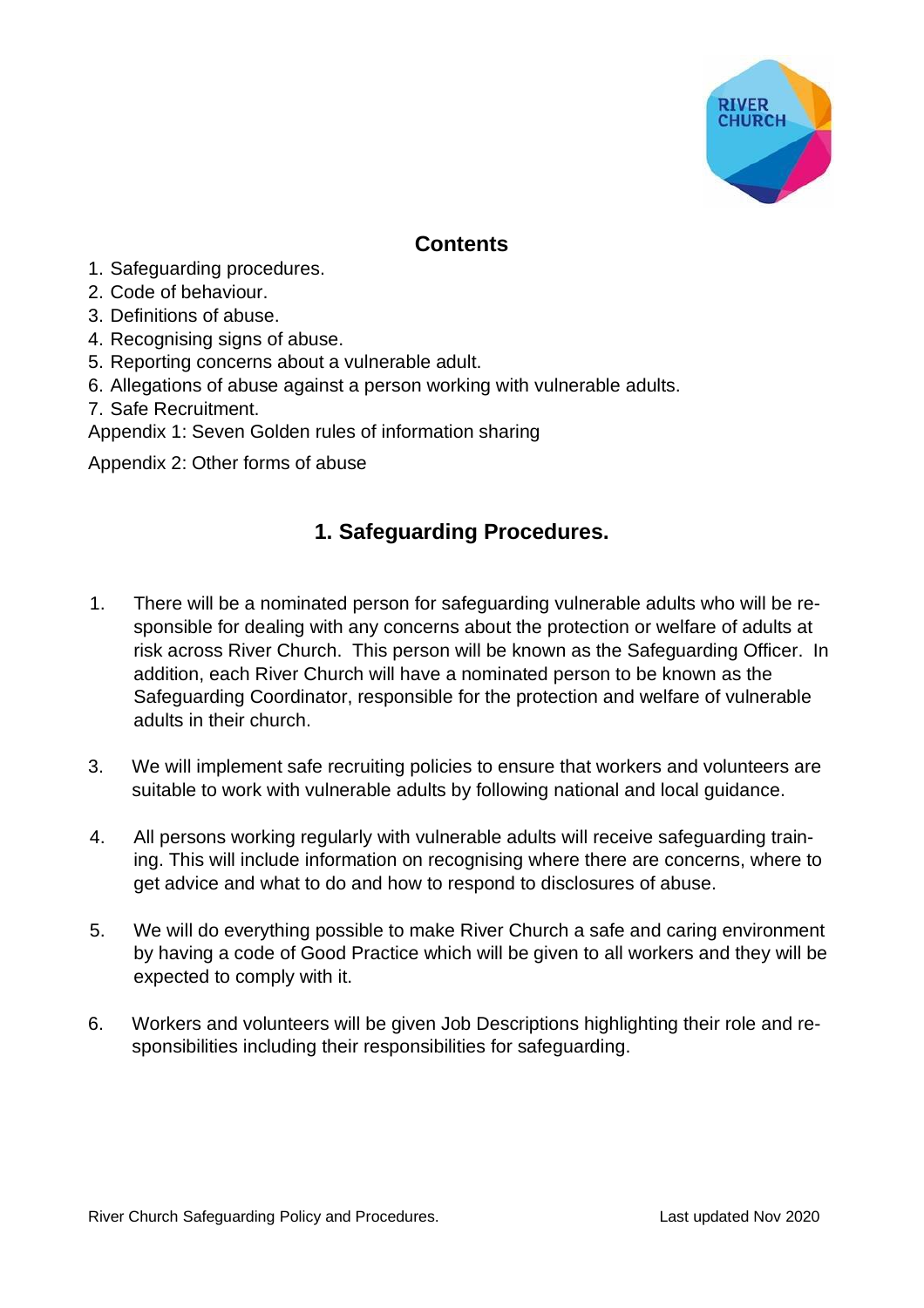

# **2. Code of behaviour**

You should:

- Respond to everyone in a friendly and caring way.
- Treat everyone with respect and dignity.
- Watch your own language, tone of voice and body language.
- Visit people of the same gender as yourself.
- Aim to visit in pairs.
- Record any concerns/accidents/incidents and pass to your team leader, signed and dated.
- Report any unsafe practices to the safeguarding coordinator.

You should not:

- Allow your own prejudices to affect your ability to care.
- Allow unknown adults access to the vulnerable adult's home.
- Try to persuade the vulnerable adult to do anything they are unhappy about.

or (unless DBS checked for vulnerable adults and agreed by the primary carer))

- Be involved in any form of personal care including feeding, dressing, washing etc.
- Handle any money belonging to the vulnerable adult, including doing shopping.
- Offer a lift to any health care appointment.

# **3. Definitions of Abuse**

River Church recognises the following definitions of abuse:

## **Physical Abuse**

The mistreatment of an adult which may or may not result in physical harm. These could include: hitting, slapping, pushing, kicking, inappropriate restraint, withholding or misuse of medication, squeezing, biting, suffocation, poisoning, drowning or killing. It would also include requiring a person to work in an unsafe environment

## **Emotional and Psychological Abuse.**

River Church Safeguarding Policy and Procedures.<br>
Last updated Nov 2020 The use of threats, fear or the power of the carer's or other adult's position to negate the vulnerable person's independent wishes. Such behaviour can create very real emotional or psychological stress. Bullying, sexual and racial harassment would also come into this category if physical harm were not used. It includes lack of privacy or choice, denial of dignity, deprivation of social contact or deliberate isolation, making someone feel worthless,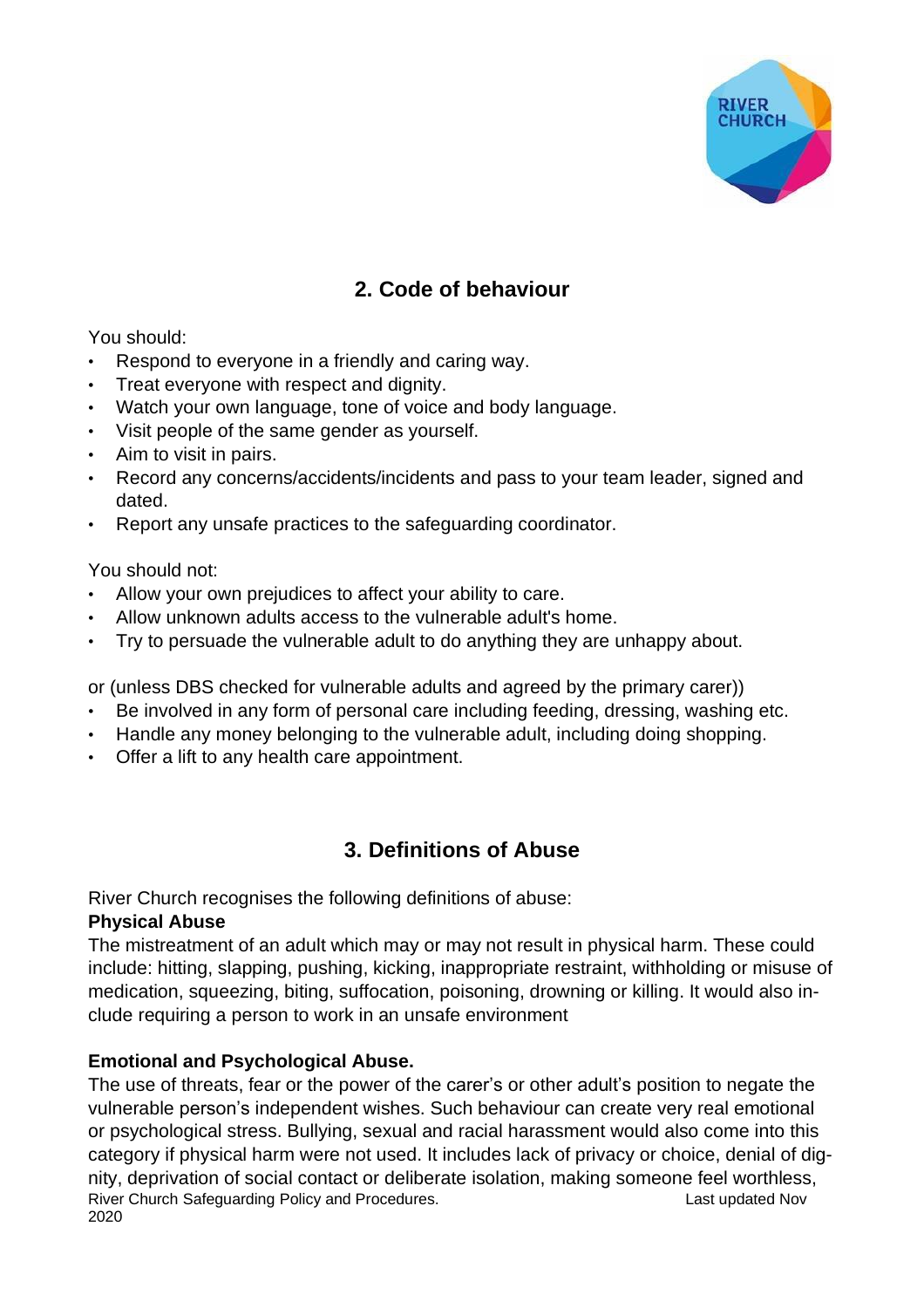

lack of love or affection, threats, verbal abuse, humiliation, blaming, controlling, pressurising, coercion, fear, or ignoring the person.

Other behaviours which may take place within a working relationship include public or unreasonable criticism, insults and shouting, ignoring a person's wishes or point of view, setting unreasonable work targets, removing areas of responsibility, or undervaluing a person's efforts.

Harassment may include name calling, victimisation and ostracism, unwanted sexual attention, stalking, compromising invitations or gifts, the display of images that are racially or sexually offensive, or the suggestion that sexual favours might further promotion prospects.

### **Neglect** Neglect-

ful behaviour is any pattern of activity by another person which seriously impairs an individual. Neglect can include: failure to intervene in situations where there is danger to a vulnerable person or to others, particularly when a person lacks the mental capacity to assess risk, not giving personal care, deliberately withholding visual or hearing aids, withholding food, drink, light and clothing, restricting access to medical services, denying social, religious or cultural contacts, denying contact with family, lack of appropriate supervision.

## **Financial and Legal Abuse**

The willful extortion or manipulation of the vulnerable person's legal or civil rights must be construed as abuse. Such activity may include misappropriation of monies or goods, the misuse of finances, property or possessions, withholding money, the exploitation of a person's resources or embezzlement. Such abuse may involve the use of a position of authority or friendship to persuade a person to make gifts, to leave legacies or change a will.

### **Sexual Abuse**

A sexual act carried out without the informed consent of the other individual is abuse. Such behaviour includes contact and non-contact abuse. The issue of informed consent is a fraught one and would need to be carefully investigated. No one should enter into a sexual relationship with someone for whom they have pastoral responsibility or have a position of trust.

Non-contact abuse may include sexual remarks and suggestions, introduction to indecent material, or indecent exposure.

Contact abuse may include rape, indecent assault, being forced to touch another person, sexual intercourse, or being pressurised into consenting to sexual acts.

### **Spiritual Abuse**

Churches need to be sensitive so that they do not, in their pastoral care, attempt to 'force' religious values or ideas onto people, particularly to those who may be vulnerable to such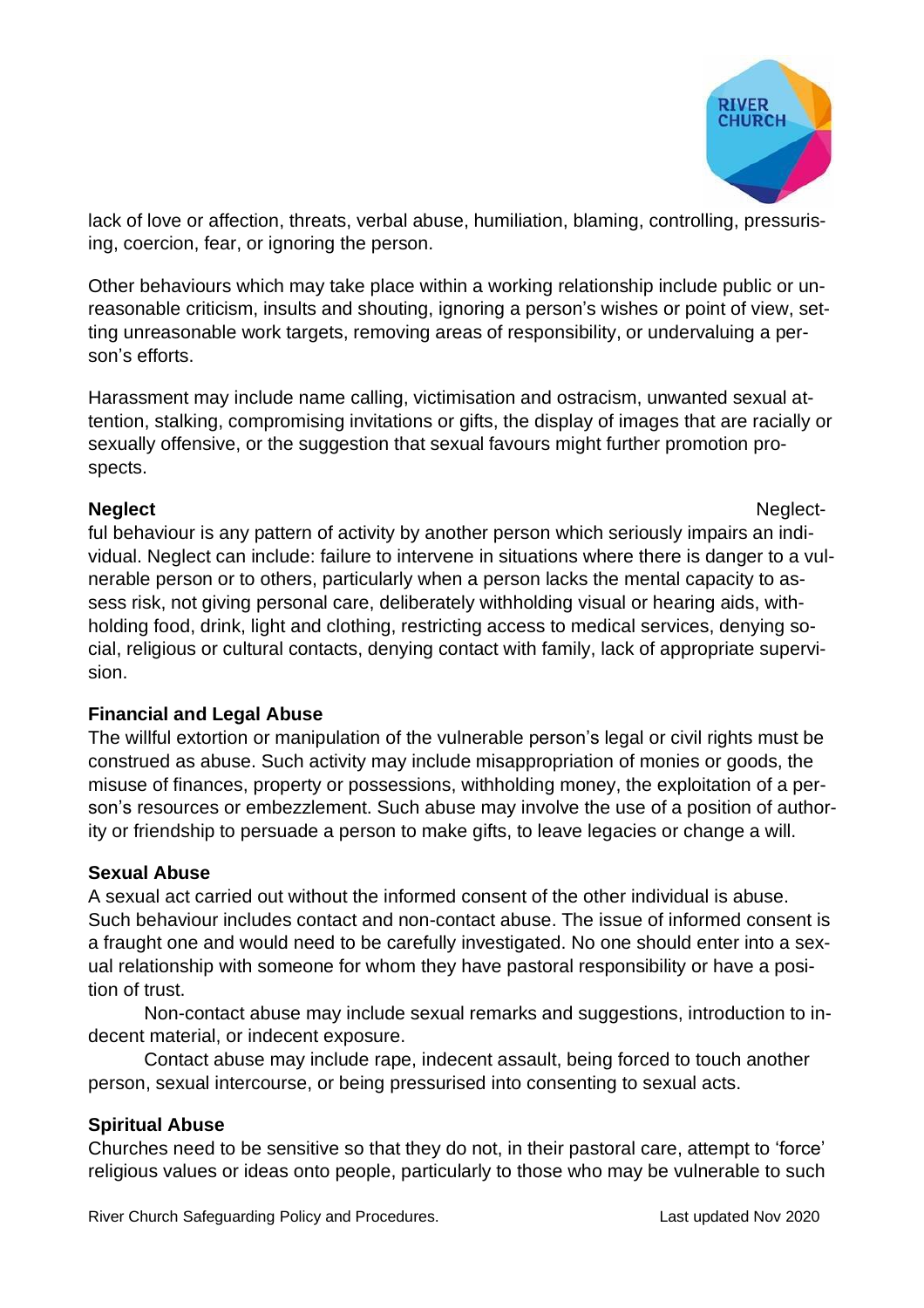

practices. Within faith communities harm can be caused by the inappropriate use of religious belief or practice; this can include the misuse of the authority of leadership, penitential discipline, oppressive teaching, or intrusive healing and deliverance ministries, which may result in vulnerable people experiencing physical, emotional, or sexual harm. If such inappropriate behaviour becomes harmful it should be referred for investigation in the usual way. (See "What to do if you suspect abuse" and "Allegations Policy" sections).

Careful supervision and mentoring of those entrusted with the pastoral care of adults should help to prevent harm occurring in this way. Other forms of spiritual abuse include the denial to vulnerable people of the right to faith or the opportunity to grow in the knowledge and love of God.

# **5. Recognising signs of abuse.**

The following are possible indicators that a vulnerable person is being abused. They are not necessarily conclusive, and care should be taken not to misinterpret. If a worker becomes aware of the following indicators, they should discuss this with their line manager, Safeguarding Officer. (See the "What to do if you suspect abuse" or "Allegations policy" section)

Possible indicators of:

Physical abuse:

- Cuts, lacerations, puncture wounds, open wounds, bruising, welts, discolouration, black eyes, burns, broken bones, skull fractures.
- Untreated injuries in various stages of healing or not properly treated.
- Poor skin condition or poor hygiene.
- Signs of dehydration and/or malnourishment.
- Weight loss.
- Broken glasses.
- Signs of punishment or use of restraints.
- Inappropriate use of medication.

Emotional/psychological abuse:

- Feelings of helplessness.
- Hesitation in talking openly.
- Implausible stories.

River Church Safeguarding Policy and Procedures. The Channel Control of Last updated Nov 2020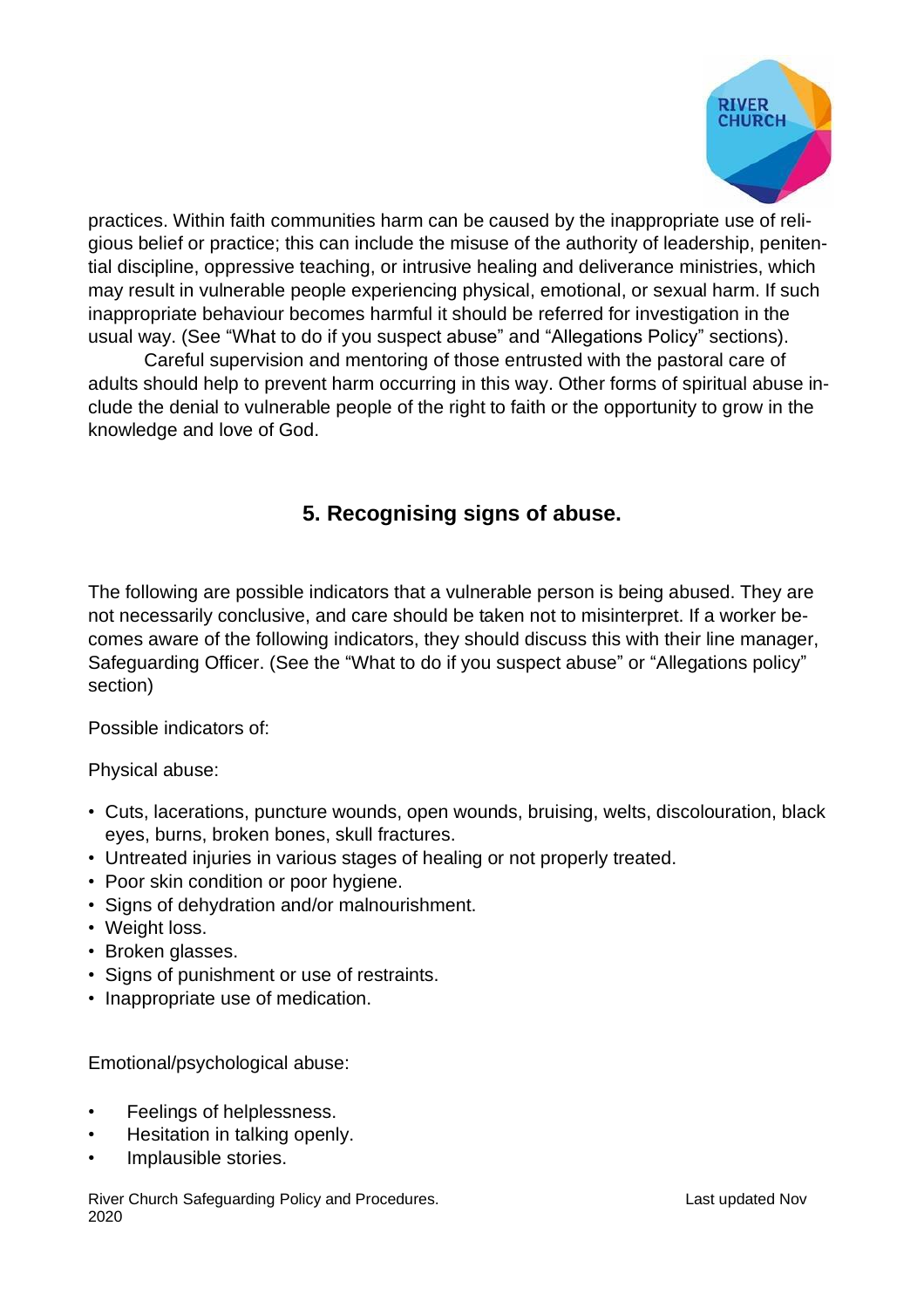

- Confusion or disorientation.
- Anger without an apparent cause.
- Sudden changes in behaviour.
- The person becoming emotionally upset or agitated.
- Unusual behaviour (sucking, biting or rocking).
- Unexplained fear.
- Denial of a situation.
- The person becoming extremely withdrawn and non-communicative or non-responsive.
- The individual telling you they are being verbally or emotionally abused.

Possible indicators of financial abuse:

- Signatures on cheques etc. that do not resemble the individual's signature or which are signed when the individual cannot write.
- Any sudden changes in bank accounts including unexplained withdrawals of large sums of money.
- The inclusion of additional names on an individual's bank account.
- Abrupt changes to or creation of wills.
- The sudden appearance of previously uninvolved relatives claiming their rights to a vulnerable person's affairs or possessions.
- The unexplained sudden transfer of assets to a family member or someone outside the family.
- Numerous unpaid bills, overdue rent, when someone is supposed to be paying bills for the vulnerable person.
- Unusual concern from someone that an excessive amount of money is being expended on the care of the vulnerable person.
- Lack of amenities, such as TV, personal grooming items, appropriate clothing, that the vulnerable person should be able to afford.
- The unexplained disappearance of funds or valuable possessions such as art, silverware or jewelry.
- Deliberate isolation of a vulnerable person from friends and family resulting in the caregiver alone having total control.

Possible indicators of neglect:

- Dirt, faecal or urine smell, or other health and safety hazards in the vulnerable person's living environment.
- Rashes, sores, lice on the vulnerable person.
- Inadequate clothing.
- Untreated medical condition.

River Church Safeguarding Policy and Procedures.<br>
Last updated Nov 2020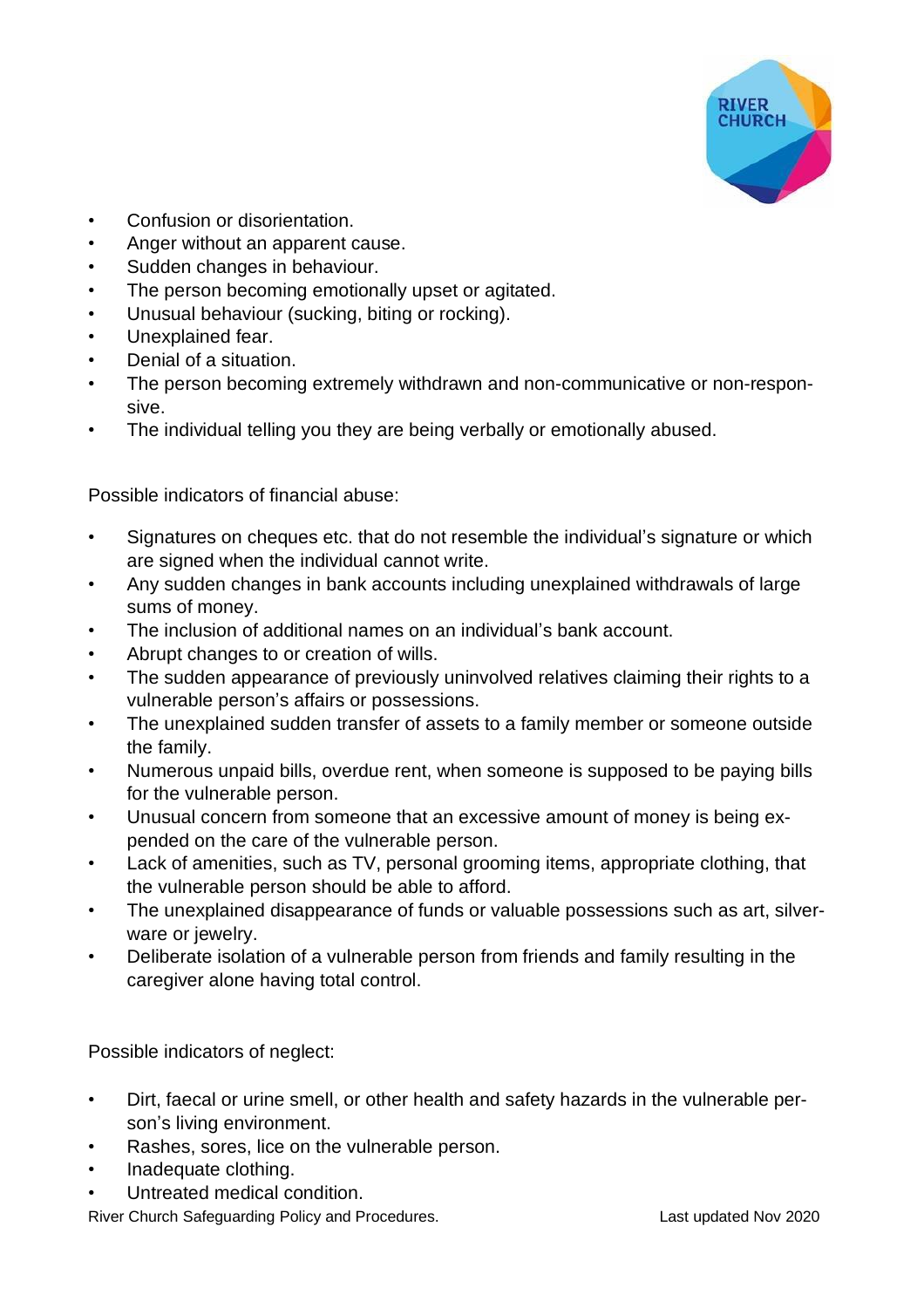

- Poor personal hygiene.
- Over or under medication.
- Lack of assistance with eating or drinking.
- Unsanitary and unclean conditions.

Possible indicators of sexual abuse:

- Bruises around the breasts or genital area.
- Unexplained venereal disease or genital infection.
- Unexplained vaginal or anal bleeding.
- Torn, stained or bloody underclothing.
- The vulnerable person telling you they have been sexually assaulted or raped.

Other indications that abuse may be occurring:

- The vulnerable person may not be allowed to speak for themselves, or see others, without the caregiver (suspected abuser) being present.
- Attitudes of indifference or anger towards the vulnerable person.
- Family member or caregiver blames the vulnerable person (e.g., accusation that incontinence is a deliberate act).
- Aggressive behaviour (threats, insults, harassment) by the caregiver towards the vulnerable person.
- Previous history of abuse of others on the part of the caregiver.
- Inappropriate display of affection by the caregiver.
- Flirtations, coyness, etc., which might be possible indicators of an inappropriate sexual relationship.
- Social isolation of the family or restriction of activity of the vulnerable person by the caregiver.
- Conflicting accounts of incidents by the family, supporters or the vulnerable person.
- Inappropriate or unwarranted defensiveness by the caregiver.
- Indications of unusual confinement (closed off in a room, tied to furniture, change in routine or activity).
- Obvious absence of assistance or attendance.

# **6. Reporting concerns about a vulnerable adult.**

If an adult discloses information about possible abuse:

Listen carefully and stay calm.

River Church Safeguarding Policy and Procedures. The Contract of the Last updated Nov 2020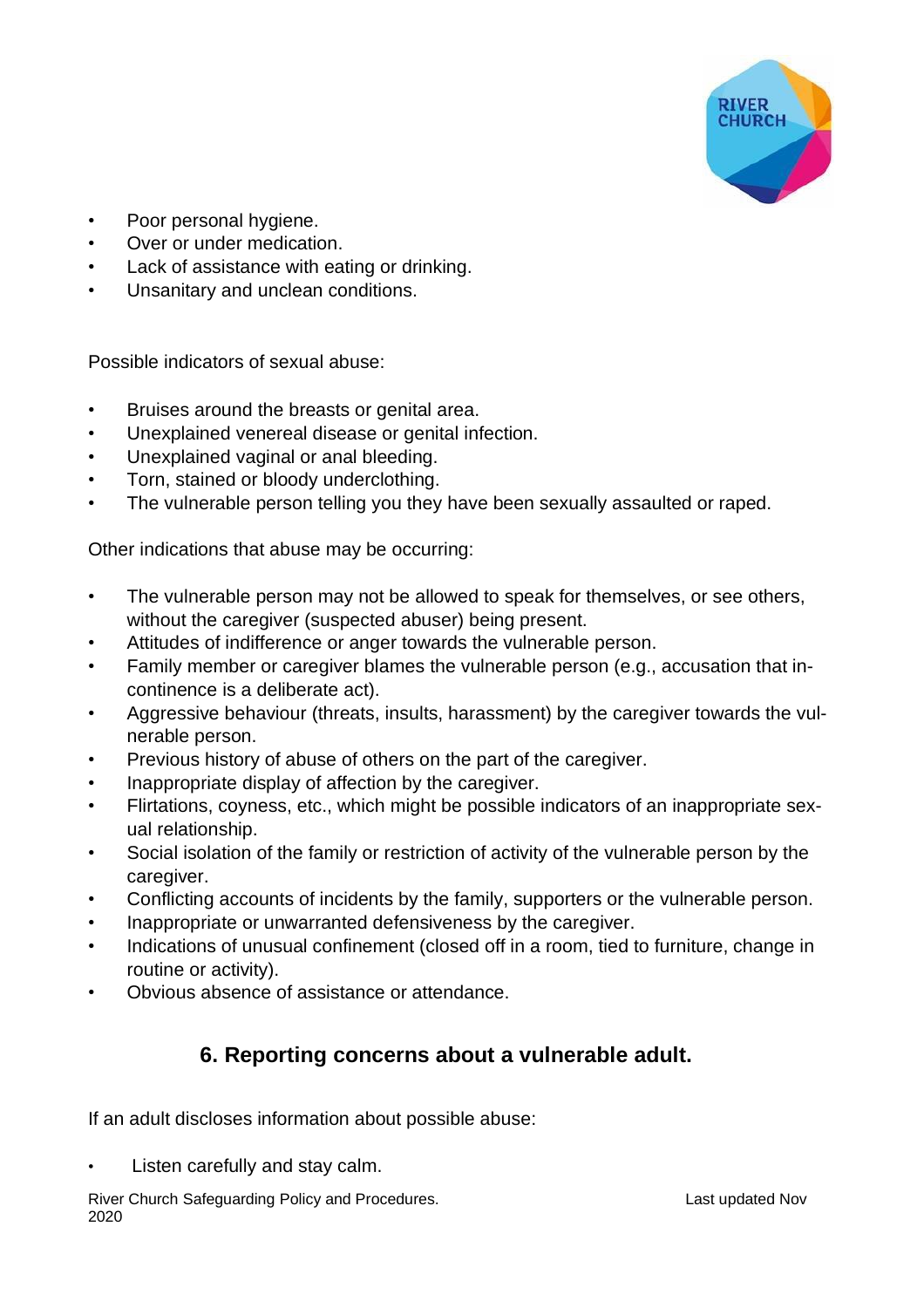

- Do not interrogate them but question normally without pressure in order to be sure you understand what is being said.
- Do not put words into their mouth.
- Reassure them that they have done the right thing.
- Never promise to keep a secret but tell them you must pass the information on, but that you will only tell those who need to know. Tell them who you will speak to.
- Ask them what they would like to happen next.
- Make notes of the date, time, place and what was said and done immediately after the event, not during. Sign the report.

Do not investigate concerns or allegations yourself, but report immediately to the congregational safeguarding coordinator or deputy. Do not speak to anyone outside the investigation, including the carers.

If you are concerned that a vulnerable adult may be suffering from abuse:

If a vulnerable adult has an unexplained physical injury, symptoms of neglect or where there are concerns about emotional or other abuse:

- Document your concerns, with dates.
- Inform your church safeguarding coordinator.
- If your safeguarding coordinator is not available, contact River Church's safeguarding officer or trustee with responsibility for safeguarding. If none of these are available contact Thirtyone:Eight for advice.
- Do not talk to the carers unless advised to do so.

## **7. Allegations of abuse against a person working with Vulnerable adults.**

If any member of staff or volunteer has concerns about the behaviour or conduct of another individual working within the group or organisation including:

Behaving in a way that has harmed, or may cause harm.

Possibly committed a criminal offence against, or related to a vulnerable adult. Behaved towards an adult in a way that indicates s/he is unsuitable to work in this role.

The nature of the allegation or concern should be reported to the Safeguarding coordinator for dealing with allegations within the organisation immediately.

The member of staff who has a concern about a team member, or to whom an allegation or concern is reported should not question the adult or investigate the matter further.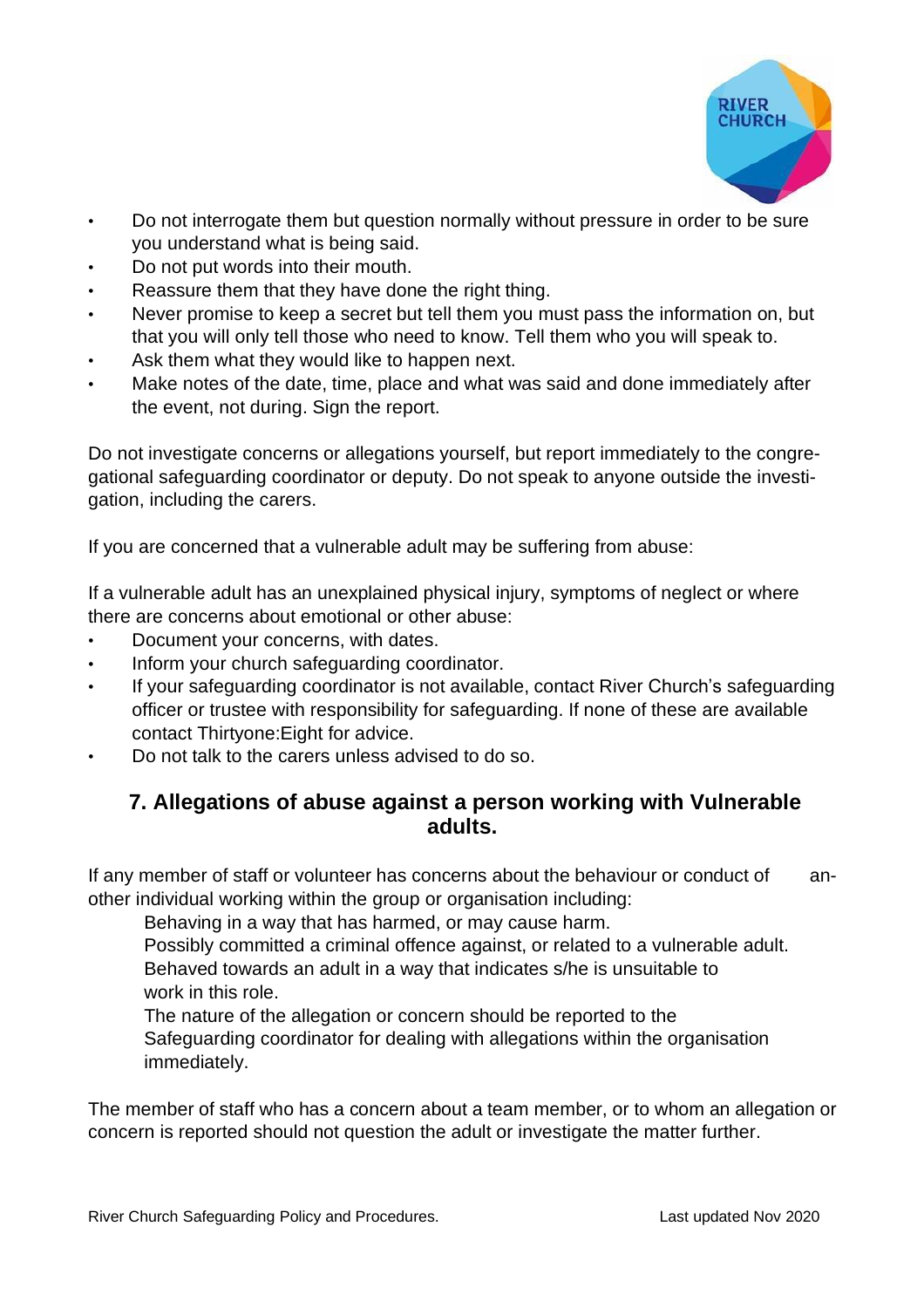

The Designated Safeguarding Officer for River Church will report the matter to the Designated Officer within Adult Services at the Local Authority. This position was formally known as Local Authority Designated Officer (LADO) and the term is still often in use.

River Church will always report any member of staff or volunteer they have concerns about to the appropriate authorities depending on the seriousness of the situation. We will take all advice offered to us and co-operate fully.

All allegations must be made in writing, signed and dated.

# **8. Safe Recruitment**

The Leadership will ensure all workers will be appointed, trained, supported and supervised in accordance with government guidance on safe recruitment.

Procedures for VA DBS checking.

The DBS rules only allow for those who "regularly care for, train, supervise or are in sole charge of vulnerable adults" to apply for an Enhanced Disclosure for regulated activity. This means that only the following kinds of services entitle an Enhanced Disclosure to be supplied:

a) Accommodation and nursing or personal care in care homes

b) Personal care or supports to enable someone live independently in their own home.

c) Any services provided by an independent hospital, independent clinic, independent medical agency or NHS body.

d) Social care services

e) Any services provided in an establishment chartering for people with learning difficulties.

However, if a person regularly has unsupervised access to vulnerable adults, that is visits weekly (or 4 or more times in a 30-day period) they need to apply for an enhanced disclosure for unregulated activity.

This applies to people visiting the vulnerable in their own homes on behalf of River Church. It does not apply to friends who visit a vulnerable friend as part of being a good neighbour.

There is a written job description / person specification for the post.

Those applying have completed an application form and a self-declaration form.

Those short listed have been interviewed.

Safeguarding has been discussed at interview.

Written references have been obtained and followed up where appropriate.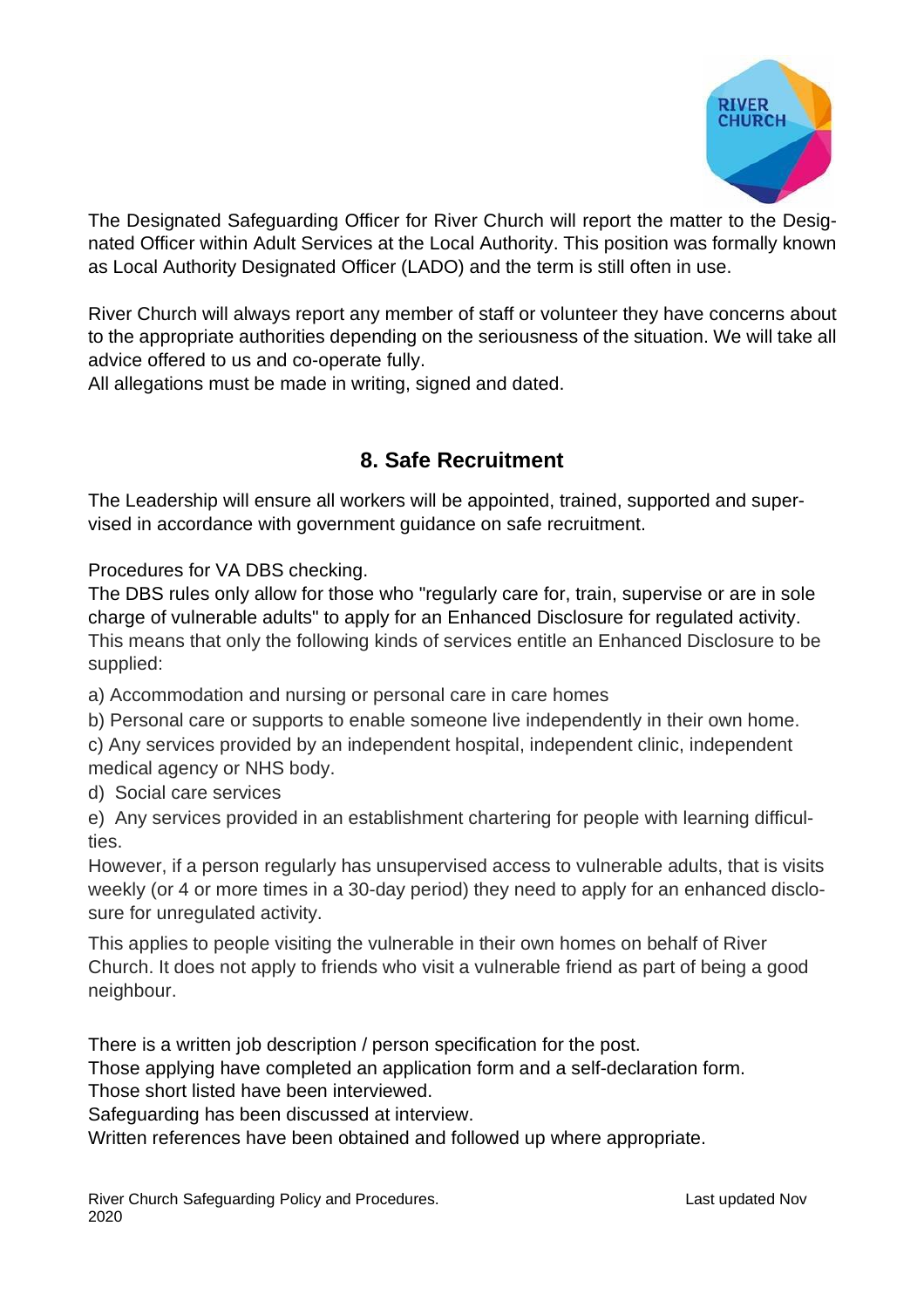

Where necessary a DBS has been completed. (we will comply with Code of Practice requirements concerning the fair treatment of applicants and the handling of information) Qualifications where relevant have been verified.

A suitable training programme is provided for the successful applicant.

The applicant will be given a copy of the organisation's safeguarding policy and know how to report concerns.

## **Appendix 1: Seven Golden rules of information sharing**

In March 2015, the government published revised practice guidance "*Information sharing Advice for practitioners providing safeguarding services to children, young people, parents and carers".* Below are the 7 golden rules of information sharing that this guidance recommends.

1. Remember that the Data Protection Act 1998 and human rights law are not barriers to justified information sharing, but provide a framework to ensure that personal information about living individuals is shared appropriately.

2. Be open and honest with the individual (and/or their family where appropriate) from the outset about why, what, how and with whom information will, or could be shared, and seek their agreement, unless it is unsafe or inappropriate to do so.

3. Seek advice from other practitioners if you are in any doubt about sharing the information concerned, without disclosing the identity of the individual where possible.

4. Share with informed consent where appropriate and, where possible, respect the wishes of those who do not consent to share confidential information. You may still share information without consent if, in your judgement, there is good reason to do so, such as where safety may be at risk. You will need to base your judgement on the facts of the case. When you are sharing or requesting personal information from someone, be certain of the basis upon which you are doing so. Where you have consent, be mindful that an individual might not expect information to be shared.

5. Consider safety and well-being: Base your information sharing decisions on considerations of the safety and well-being of the individual and others who may be affected by their actions.

6. Necessary, proportionate, relevant, adequate, accurate, timely and secure: Ensure that the information you share is necessary for the purpose for which you are sharing it, is shared only with those individuals who need to have it, is accurate and up-to-date, is shared in a timely fashion, and is shared securely (see principles).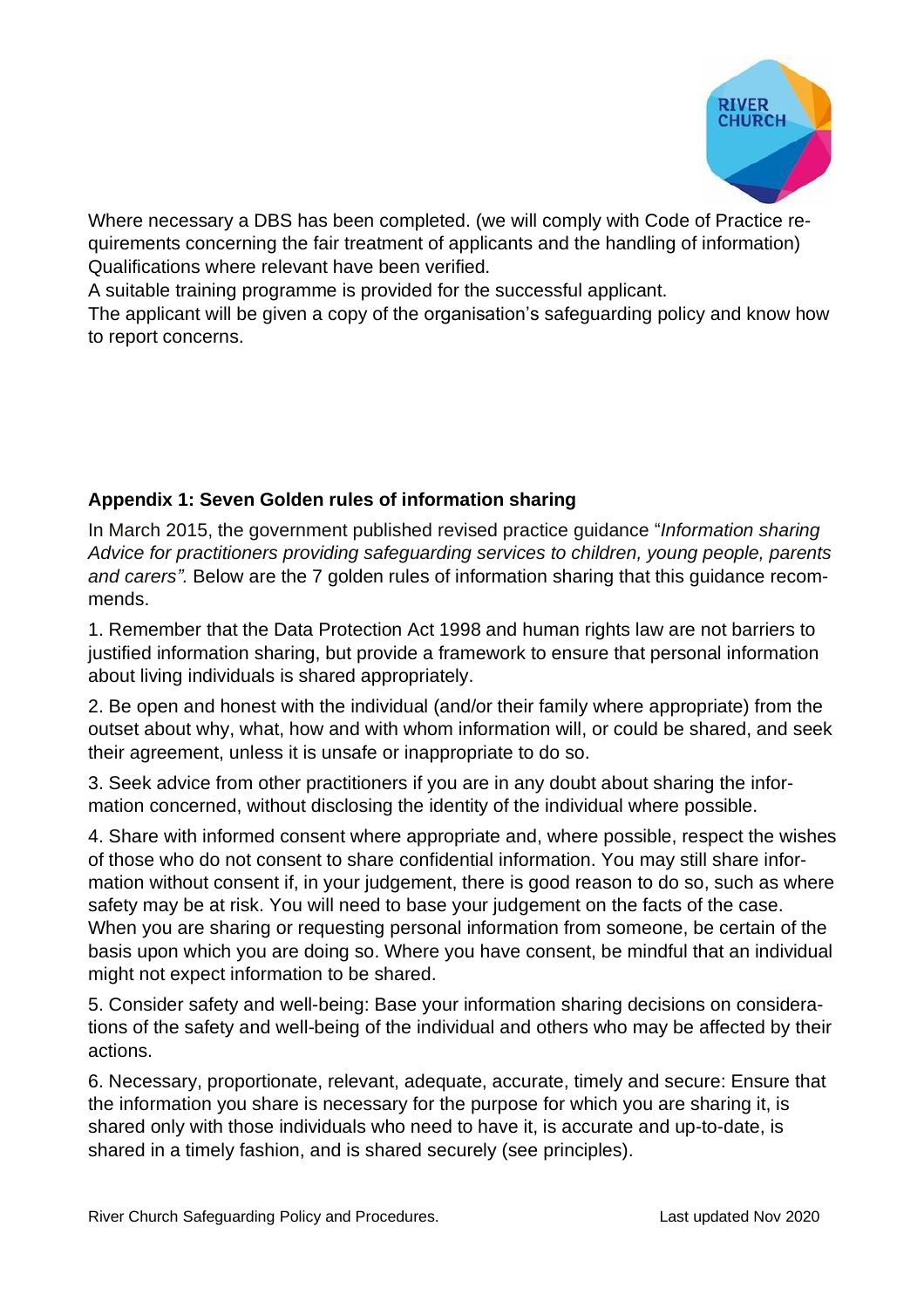

7. Keep a record of your decision and the reasons for it – whether it is to share information or not. If you decide to share, then record what you have shared, with whom and for what purpose.

## **Appendix 2: Other forms of abuse**

### **Domestic Violence**

Definition – (Home Office, 2013) *For the purpose of this policy domestic violence is defined as any incident or pattern of incidents of controlling, coercive or threatening behaviour, violence or abuse between those aged 16 or over who are or have been intimate partners or family members regardless of gender or sexuality. This can encompass but is not limited to the following types of abuse: psychological, physical, sexual, financial, emotional.*

Under the Serious Crime Act 2015, the government announced a new domestic violence law criminalising patterns of coercive, controlling and psychological abuse. The new offence carries a maximum sentence of 5 years' imprisonment, a fine or both.

Children are hugely affected by domestic abuse and violence, often going on to become victims of the violence themselves. However, the impact emotionally to children has been seen to cause significant harm to them. A high percentage of serious case reviews, and those children on child protection plans have domestic violence as a key concern.

### **Forced Marriage**

Children from some communities in the UK are still being forced into marriage at a very young age and those of any age, especially those without mental capacity to make a choice. The Anti-social Behaviour, Crime and Policing Act 2014 makes it a criminal offence to force someone to marry. This includes taking someone overseas to force them to marry (whether or not the forced marriage takes place); marrying someone who lacks mental capacity to consent to the marriage (whether they're pressured or not); Breaching a Forced Marriage Protection Order. Forcing someone to marry can result in a sentence of up to 7 years in prison.

#### **Honour Based Violence**

Honour based violence is a violent crime or incident which may have been committed to protect or defend the honour of the family or community.

It is often linked to family members or acquaintances who mistakenly believe someone has brought shame to their family or community by doing something that is not in keeping with the traditional beliefs of their culture. For example, honour based violence might be committed against people who: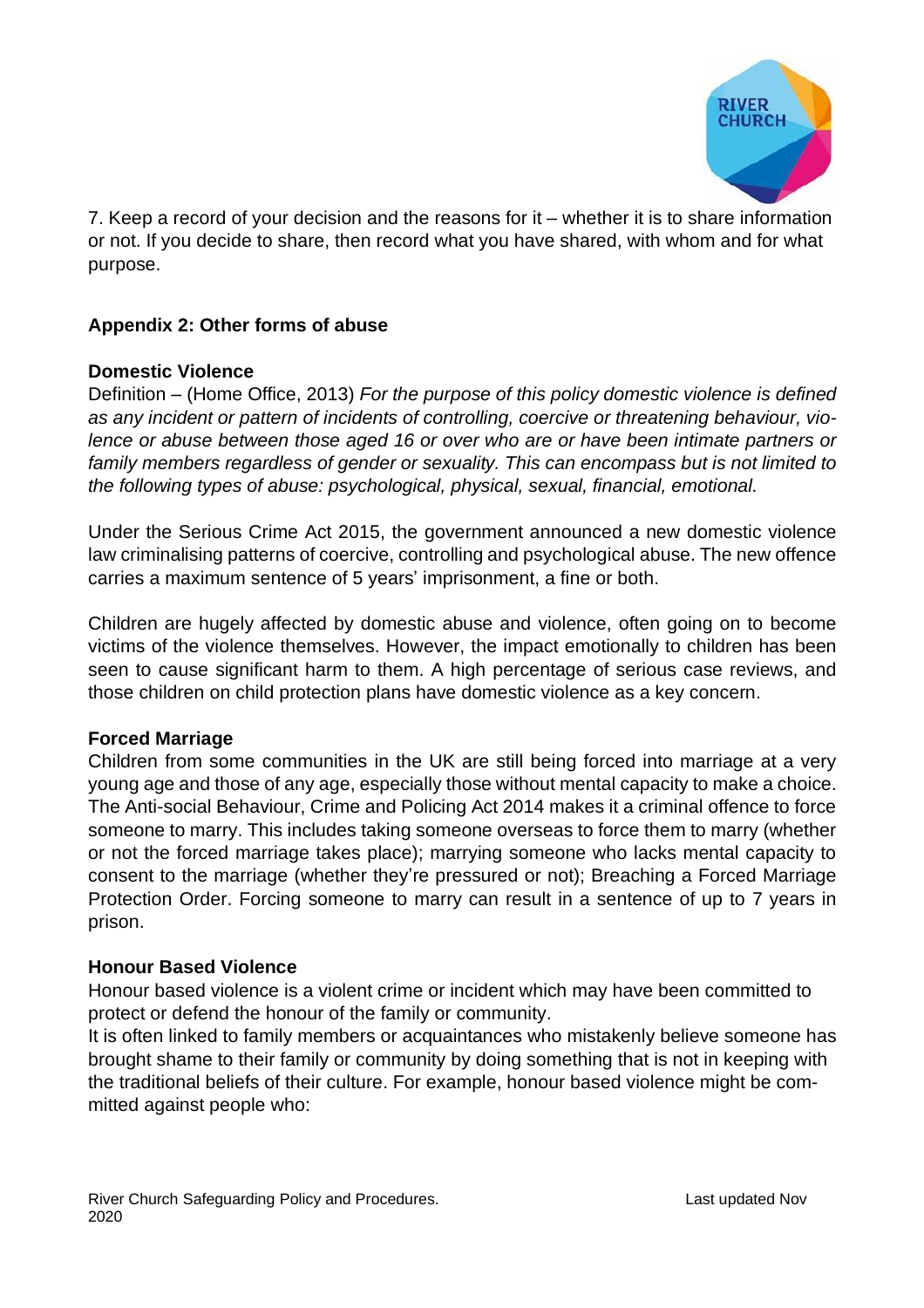

become involved with a boyfriend or girlfriend from a different culture or religion; want to get out of an arranged marriage; want to get out of a forced marriage; wear clothes or take part in activities that might not be considered traditional within a particular culture.

Women and girls are the most common victims of honour based violence however it can also affect men and boys. Crimes of 'honour' do not always include violence. Crimes committed in the name of 'honour' might include:

domestic abuse threats of violence sexual or psychological abuse forced marriage being held against your will or taken somewhere you don't want to go assault (Safe.Met.Police.UK)

Honour based violence will commonly start when children try to live and fit in a more westernised culture, starting relationships which causes shame and distress to the family. Take any concerns a person may have about their safety seriously and seek professional help immediately. Do not try to resolve this in anyway yourself.

### **Female Genital Mutilation**

Between April and June 2015, there were 1,026 newly recorded cases of FGM in England, (Health & Social Care Information Centre). City University London figures suggest that nearly 10,000 girls under 14 years of age have undergone FGM in the UK. The Female Genital Mutilation Act 2003 makes it illegal to: practice FGM in the UK; take girls who are British nationals or permanent residents of the UK abroad for FGM, whether or not it is lawful in the country of destination; aid, abet, counsel or procure the carrying out of FGM abroad.

### **Trafficking**

.

Human trafficking is essentially the recruitment, movement or receipt of a person by deception or coercion into a situation of exploitation, this may include:

prostitution (or other forms of sexual exploitation) forced labour slavery servitude, or the removal of organs

**Exploitation by radicalisers** who promote violence involves the exploitation of susceptible people who are drawn into violent extremism by radicalisers. Violent extremists often use a persuasive rationale and charismatic individuals to attract people to their cause. The aim is to attract people to their reasoning, inspire new recruits and embed their extreme views and persuade vulnerable individuals of the legitimacy of their cause. The Prevent